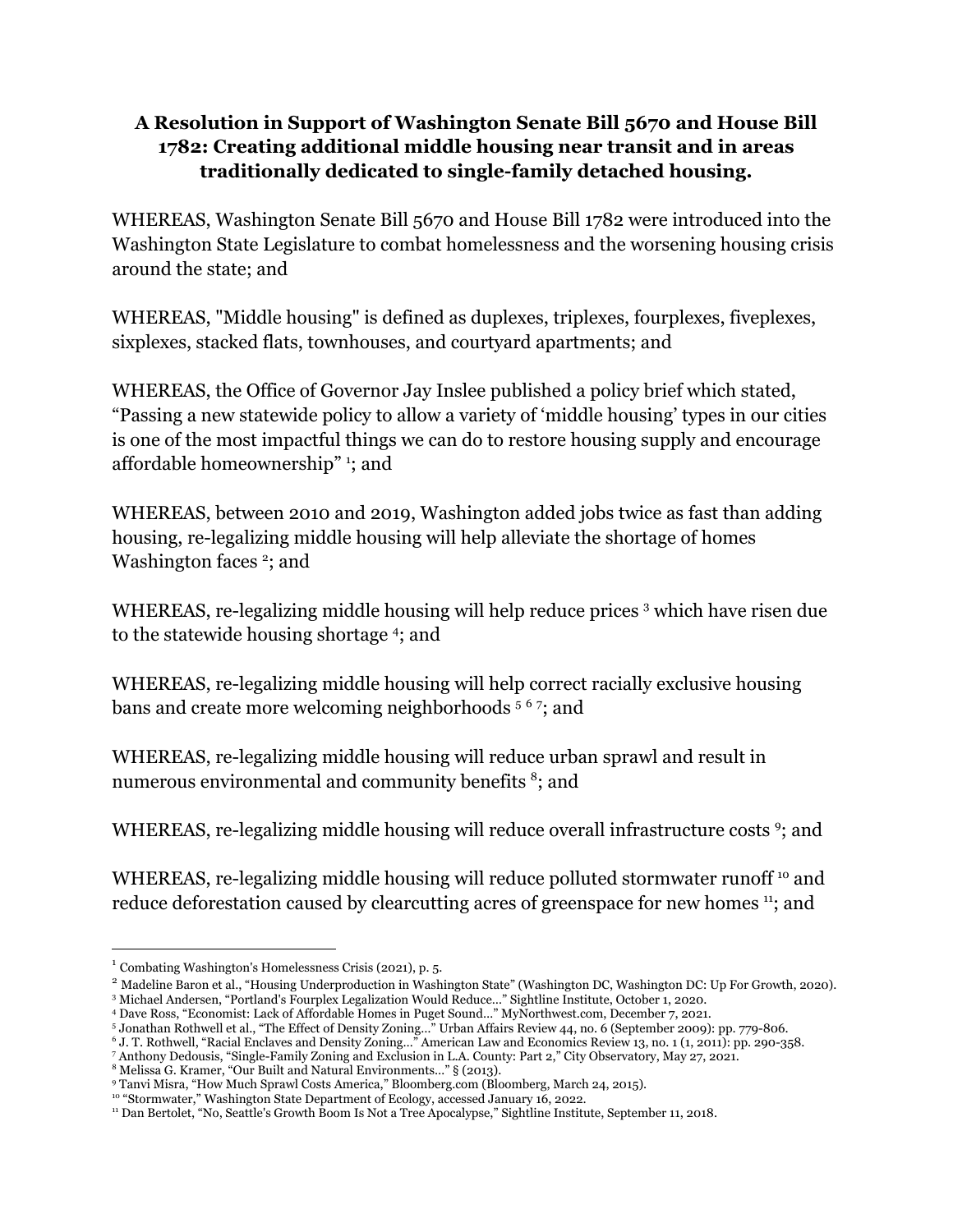WHEREAS, middle housing is inherently more energy efficient and can cut a city block's carbon impact by 20 percent  $12$ ; and

WHEREAS, re-legalizing middle housing encourages neighborhoods to become less car-dependent, thus creating walkable communities which support local business and better transit<sup>13</sup>; and

WHEREAS, re-legalizing middle housing would benefit local businesses such as local builders <sup>14</sup> , create well-paying construction jobs, and increase local sales and property tax revenue<sup>15</sup>; and

WHEREAS, Washington's housing crisis requires statewide solutions <sup>16</sup>; therefore

BE IT RESOLVED BY THE 26TH LEGISLATIVE DEMOCRATS:

THAT, the members of this body support the Washington Senate Bill 5670 and House Bill 1782: Creating additional housing near transit and in areas traditionally dedicated to single-family detached housing; and

THAT, the members of this body encourage our elected officials to support, not only the aforementioned Senate and House Bills, but also support future measures to ease the cost of living burden placed on their constituents; and

THAT, upon passage, a copy of this resolution be forwarded to the elected officials who represent the 26th Legislative District.

TABLED: Feb. 3, 202

<sup>12</sup> Michael Andersen, "A Duplex, a Triplex and a Fourplex Can Cut a Block's Carbon Impact 20%," Sightline Institute, June 7, 2019.

<sup>13</sup> Portland City Council, "The Portland Plan," The Portland Plan § (2012), p. 128.

<sup>14</sup> Francesca Mari, "A \$60 Billion Housing Grab by Wall Street," The New York Times Magazine (The New York Times, March 4, 2020).

<sup>15</sup> NAHB

<sup>16</sup>Michael Andersen, "States Must Reform Zoning Because No City Can End a Shortage Alone," Sightline Institute, December 9, 2021.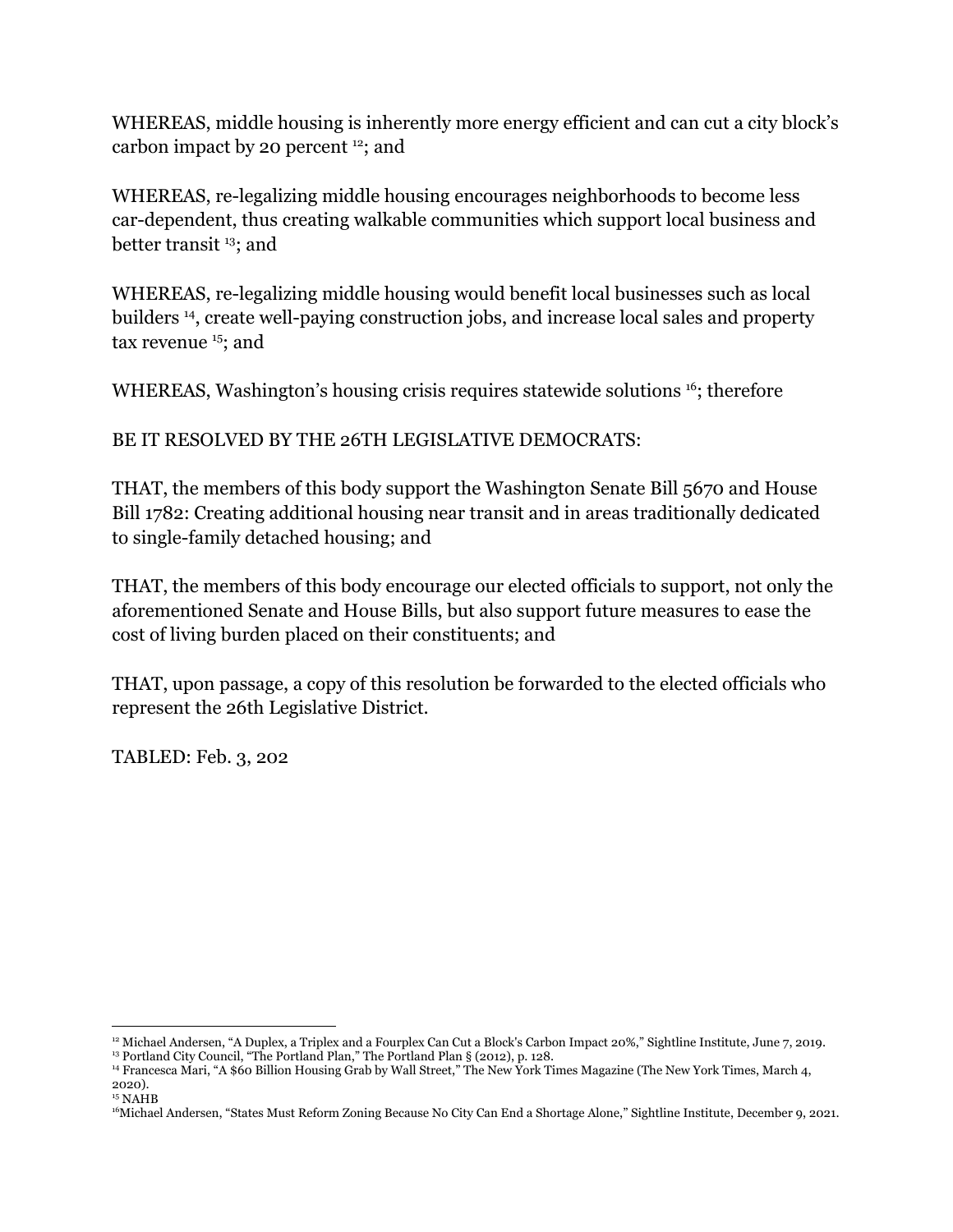## References

- Andersen, Michael. "A Duplex, a Triplex and a Fourplex Can Cut a Block's Carbon Impact 20%." Sightline Institute, June 7, 2019. https://www.sightline.org/2019/06/07/a-duplex-a-triplex-and-a-fourplex-can-c ut-a-blocks-carbon-impact-20/.
- Andersen, Michael. "Portland's Fourplex Legalization Would Reduce Displacement Almost Everywhere." Sightline Institute, October 1, 2020. https://www.sightline.org/2019/02/11/portlands-fourplex-legalization-would-re duce-displacement-almost-everywhere/.
- Andersen, Michael. "States Must Reform Zoning Because No City Can End a Shortage Alone." Sightline Institute, December 9, 2021. https://www.sightline.org/2021/07/29/states-must-reform-zoning-because-no-c ity-can-end-a-shortage-alone/.
- Baron, Madeline, Marley Buchman, Mike Kingsella, Randall Pozdena, Michael Wilkerson, and Melissa Winkler. Issue brief. Housing Underproduction in Washington State. Washington DC, Washington DC: Up For Growth, 2020.
- Bertolet, Dan. "No, Seattle's Growth Boom Is Not a Tree Apocalypse." Sightline Institute, September 11, 2018. https://www.sightline.org/2018/09/06/seattle-trees-development-not-a-tree-ap ocalypse/.
- Dedousis, Anthony. "Single-Family Zoning and Exclusion in L.A. County: Part 2." City Observatory, May 27, 2021. https://cityobservatory.org/la\_exclusion\_pt2/.
- Office of Governor Jay Inslee, Combating Washington's Homelessness Crisis (2021).
- Issue brief. *The Economic Impact of Home Building in a Typical Local Area: Income, Jobs, and Taxes Generated*. Washington, DC: National Association of Home Builders, 2015.
- Mari, Francesca. "A \$60 Billion Housing Grab by Wall Street." The New York Times Magazine. The New York Times, March 4, 2020. https://www.nytimes.com/2020/03/04/magazine/wall-street-landlords.html.
- Misra, Tanvi. "How Much Sprawl Costs America." Bloomberg.com. Bloomberg, March 24, 2015.